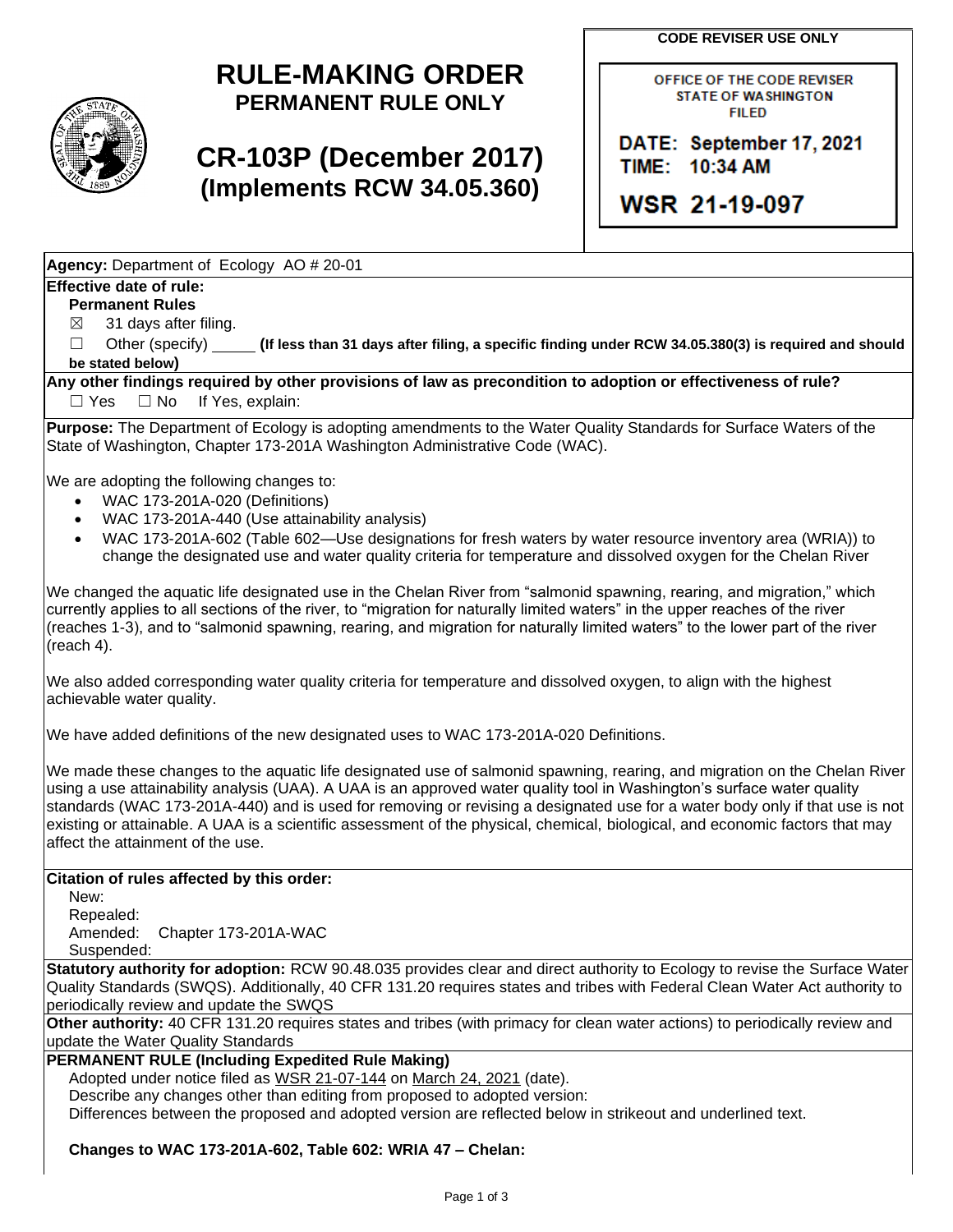- Note 1: The temperature criterion is 17.5°C as a 7-DADMax. When water temperature is greater than 17.5°C as a daily maximum at the end of the canyon (compliance point), the temperature within the water body segment may not exceed a 7-DADMax increase of 3.75°C 3.50°C above temperature measured at the dam outlet. The dissolved oxygen criteria are 8.0 mg/L or 90% saturation. The 7-DADMax temperature increase and dissolved oxygen criteria are not to be exceeded at a frequency of more than once every ten years on average.
- Note 3: The temperature criterion is 17.5°C as a 7-DADMax. When water temperature is greater than 17.5°C as a daily maximum above the confluence with powerhouse channel (compliance point), the temperature within the water body segment may not exceed a 7-DADMax increase of 4.25°C 1.20°C above temperature measured at the end of canyon. The dissolved oxygen criteria are 8.0 mg/L or 95% saturation. The 7-DADMax temperature increase and dissolved oxygen criteria are not to be exceeded at a frequency of more than once every ten years on average.
- Note 4: No anthropogenic further point or nonpoint heat source inputs are allowed downstream of the Lake Chelan Dam outlet to the Chelan River confluence with the Columbia River.
- Added a new Note 5 for Reach 4: Lake Chelan Dam tailrace waters must be cooler than Chelan River when the river water temperature is greater than 17.5°C as a daily maximum above the confluence with powerhouse channel.

If a preliminary cost-benefit analysis was prepared under RCW 34.05.328, a final cost-benefit analysis is available by contacting:

Name: Marla Koberstein Address: Department of Ecology Water Quality Program PO Box 47600 Olympia, WA 98504

Phone: 360-407-6600

Fax: N/A

TTY: People with speech disability may call TTY at 877-833-6341. People with impaired hearing may call Washington Relay Service at 711)

Email: swqs@ecy.wa.gov

Web site:<https://apps.ecology.wa.gov/publications/SummaryPages/2110034.html> Other: N/A

## **Note: If any category is left blank, it will be calculated as zero. No descriptive text.**

**Count by whole WAC sections only, from the WAC number through the history note. A section may be counted in more than one category.**

|                                                                | The number of sections adopted in order to comply with:                                      |            |  |         |                |          |  |  |  |
|----------------------------------------------------------------|----------------------------------------------------------------------------------------------|------------|--|---------|----------------|----------|--|--|--|
|                                                                | Federal statute:                                                                             | New        |  | Amended | 1              | Repealed |  |  |  |
|                                                                | Federal rules or standards:                                                                  | New        |  | Amended | <u> 1</u>      | Repealed |  |  |  |
|                                                                | Recently enacted state statutes:                                                             | <b>New</b> |  | Amended |                | Repealed |  |  |  |
|                                                                |                                                                                              |            |  |         |                |          |  |  |  |
|                                                                | The number of sections adopted at the request of a nongovernmental entity:                   |            |  |         |                |          |  |  |  |
|                                                                |                                                                                              | New        |  | Amended | 1              | Repealed |  |  |  |
|                                                                |                                                                                              |            |  |         |                |          |  |  |  |
| The number of sections adopted on the agency's own initiative: |                                                                                              |            |  |         |                |          |  |  |  |
|                                                                |                                                                                              | New        |  | Amended | $\overline{2}$ | Repealed |  |  |  |
|                                                                |                                                                                              |            |  |         |                |          |  |  |  |
|                                                                | The number of sections adopted in order to clarify, streamline, or reform agency procedures: |            |  |         |                |          |  |  |  |
|                                                                |                                                                                              | New        |  | Amended |                | Repealed |  |  |  |
|                                                                |                                                                                              |            |  |         |                |          |  |  |  |